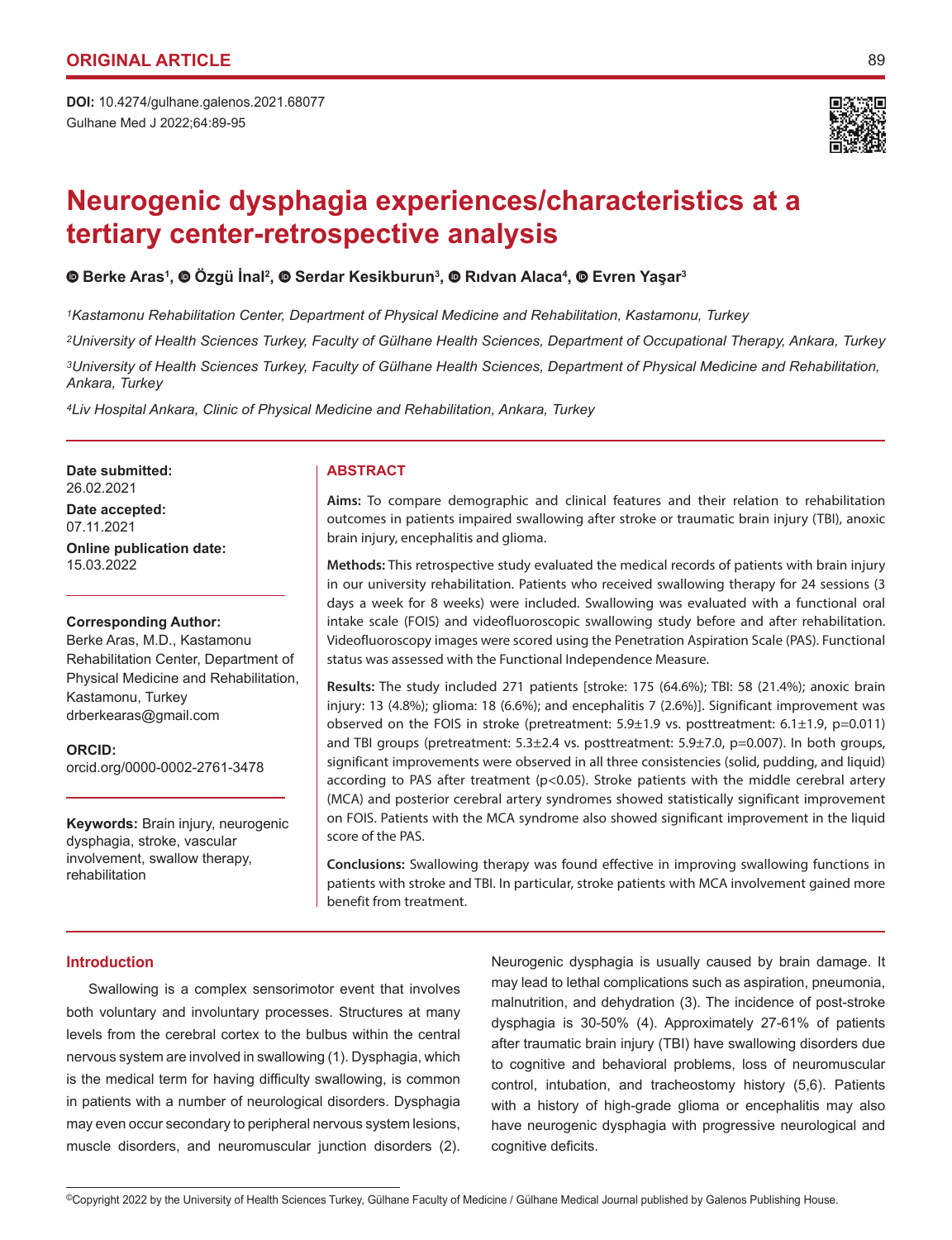Before recommending any specific treatment, experienced physical medicine and rehabilitation specialists and swallowing therapists should locate and identify the mechanism underlying the swallowing problem with a comprehensive evaluation. Various tests can help diagnose swallowing problems. Videofluoroscopy is the gold-standard method in assessing swallowing disorders. Fiberoptic endoscopic examination, ultrasonography, scintigraphy, and pharyngeal manometry can also be used. Diet modifications, postural maintenance, compensatory strategies, swallowing maneuvers, exercises, electrical stimulation, botulinum toxin administration, or surgical methods are the most common treatment methods of neurogenic dysphagia (7).

Neurogenic dysphagia rehabilitation is of vital importance in patients with neurological diseases to provide proper nutrition and prevent secondary complications. However, there is no consensus on how treatment will be administered in which patient group. Although most interventional treatment studies have been conducted in patients with stroke, rehabilitation studies of patient groups such as TBI, anoxic brain injury, glioma, and encephalitis are still not sufficient. The present study documents the clinical functioning outcomes of patients with neurogenic dysphagia who have been treated in a tertiary rehabilitation hospital in Turkey. The aims of this study were 1) to compare rehabilitation outcomes in patients with stroke and other acquired brain injuries; 2) to determine the features of dysphagia according to the vascular area involvement in stroke.

# **Methods**

#### **Study design and participants**

In this single-center, retrospective study, we reviewed the electronic medical records of the patients with acquired brain injury (ABI) who were admitted to a university rehabilitation hospital between January 2010-December 2014. All cases between these dates were examined for inclusion in the study and patients who had a history of swallowing problems after brain damage was included. The study protocol was approved by the Local Ethics Committee (Gülhane Military Medical Academy, decision no: 1642-63250, date: 04.11.2014).

Demographic data including etiology of brain injury, age at the time of injury, sex, time since injury, history of aspiration pneumonia, and history of tracheostomy were collected. Arterial involvement in patients with stroke was determined using MRI findings.

#### **Clinical assessment**

Functional status was assessed with the Functional Independence Measure (FIM). The validity and reliability of the FIM for Turkish stroke survivors was performed by Küçükdeveci et al. (8). Patients were evaluated with a videofluoroscopic swallowing study and the functional oral intake scale (FOIS) at baseline and after completing the rehabilitation program. For the videofluoroscopic swallowing study, radiopaque was used as a contrast agent to visualize the bolus. Imaging shots were taken during the swallow. Swallowing functions were evaluated in three different consistencies as defined previously by Luchesi et al. (9) study: liquid, pudding, and solid. The pudding consistency was prepared according to the recommendation of the manufacturer of the food thickener used (Nestle thicken-up®). Liquid and solid consistencies consisted of water and a standard cracker, respectively. While the patient was sitting in a wheelchair between the C-arm of the device (Ziehm Imaging, Vario DDD, Nürnberg, Germany) the patient's head was positioned on the midline, facing up. Images were adjusted to include the lips at the front, the cervical vertebra at the back, the soft palate at the top, and the C7 vertebra at the bottom. The presence of penetration-aspiration, degree of penetration-aspiration, and presence of pharyngeal residue were recorded.

Penetration Aspiration Scale (PAS) was used to determine the penetration-aspiration severity. The validity and reliability study of the PAS was conducted for the Turkish population (10). Obtained images from the video-fluoroscopy were scored using this scale. The presence of penetration-aspiration, degree of penetration-aspiration, and presence of pharyngeal residue were recorded. Material entering the airway and contacting the vocal folds was defined as penetration; material passing below the vocal folds was defined as aspiration. In the video-fluoroscopic swallowing study, aspiration is observed when the bolus passes through the glottis. Scores on the PAS were evaluated separately and graded between 1 and 8 (9). The PAS results were divided into 3 categories: no penetration or aspiration (PAS 1), penetration (PAS 2-5), and aspiration (PAS 6-8). A team including a physical medicine and rehabilitation specialist and a swallowing therapist assessed the videofluoroscopic swallowing study.

The FOIS was used to determine the patient's functional oral intake status at 7 levels; level 1 to 3 indicate varying degrees of non-oral feeding (tube dependency); level 4 or 5 indicates total oral intake with special preparations, and level 6 or 7 indicate total oral intake without special preparations (11).

## **Treatment protocol**

All patients received an 8-week swallowing rehabilitation as part of an inpatient rehabilitation program that was a standard procedure after brain injury. The therapy was planned 3 days a week and each session was completed in 45 min. The following order was followed in line with the patient's needs and videofluoroscopic study results:

1. Bolus size and consistency modifications,

2. Postural maintenance (informing the patient and family/ caregiver about the importance of optimal posture in terms of swallowing function),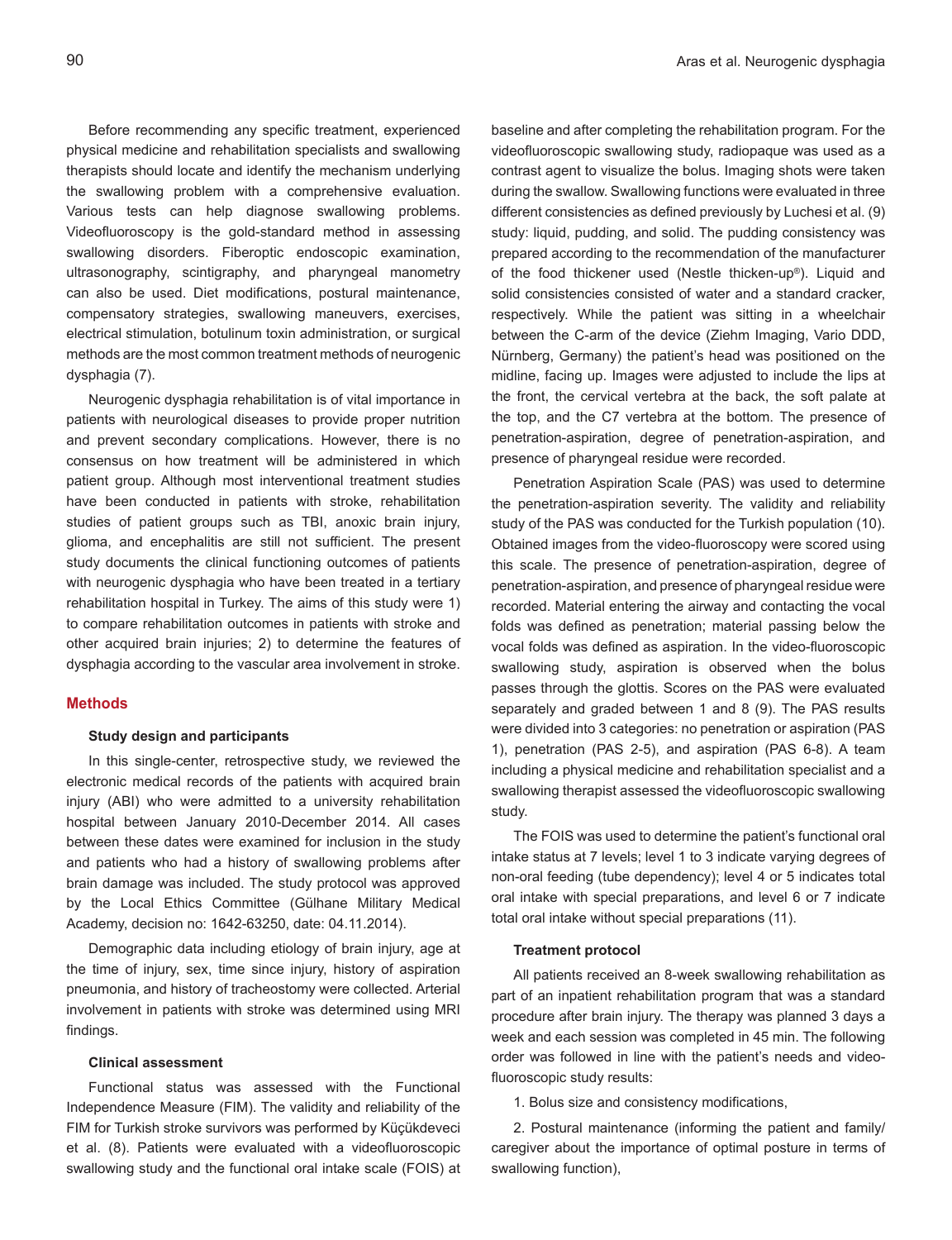3. Compensatory strategies (e.g., chin tuck, head tilt),

4. Exercise (e.g., range of motion of the lips, jaw, tongue, hyolaryngeal mobilization, chewing training, thermal tactile stimulation),

5. Swallowing maneuver (e.g., effortful swallow, Mendelsohn maneuver).

### **Statistical Analysis**

All statistical tests were performed using Statistical Package for the Social Sciences Statistics for Mac version 20.0 (Armonk, NY: IBM Corp., 2011). The distributions of continuous variables were determined using a Kolmogorov-Smirnov test. Nominal data were displayed as the frequency and percentage. Continuous data were reported as mean±standard deviation, median and interquartile range where appropriate. Categorical data were compared with the chi-square test. Within-group comparisons were performed using a paired t-test or Wilcoxon signed-rank test as appropriate. p<0.05 was considered statistically significant.

# **Results**

The study included 271 patients [mean age: 50.0±20.1 years; male sex: 179 (66.1%); stroke: 175 (64.6%), TBI: 58 (21.4%); ABI: 13 (4.8%); glioma: 18 (6.6%) and encephalitis: 7 (2.6%)]. The demographic characteristics of the patients are shown in Table 1. Patients with stroke were older [age, median: 61.0 (50.0- 71.0) years], and the patients with TBI were younger [age, median: 24.0 (15.0-38.0) years] compared with the other patients with other etiologies. Patients with ABI and encephalitis seemed to have more risk of aspiration pneumonia compared to stroke patients. Sixty-three of the patients had a history of aspiration pneumonia, while 28.6% (n=18) of them were tube dependent, and 30.2% (n=19) showed improvement in FOIS outcomes after the rehabilitation program. Encephalitis was the leading etiology associated with a history of aspiration pneumonia (57.1%) and tracheostomy (71.4%). Patients with ABI had the highest rate of tracheostomy history (84.6%), and more than half of the patients with ABI had experienced aspiration pneumonia (53.8%). Although 35.6% (n=31) of the patients had normal feeding, 33.3% (n=29) of 87 patients with a history of tracheostomy use were tube dependent.

**Table 1. Demographic features of the patients according to brain injury etiology (n=271)**

the p  $\mathbf{b}$ 

Demographic features

Table 1.

patients according

 $\mathbf{c}$ 

brain injury etiology (n=271)

Table 2 displays changes in FOIS level of the patients after a rehabilitation program compared to baseline. Significant improvement was observed on the FOIS in patients with stroke (pretreatment: 5.9±1.9

| brain injury<br>Etiology of                                                                                        | $\mathbf{r}$          | ಸಿ                     | Age [median<br>(Q1-Q3)] | $n$ $\binom{9}{0}$  | Sex (female/male),     | Time since injury<br>[median (Q1-Q3)]<br>(months)                                              | <b>History of</b><br>aspiration | pneumonia, n (%)                           | tracheostomy, n<br><b>History of</b><br>(%) |                                             | [median (Q1-Q3)]<br><b>Total FIM score</b> |       |
|--------------------------------------------------------------------------------------------------------------------|-----------------------|------------------------|-------------------------|---------------------|------------------------|------------------------------------------------------------------------------------------------|---------------------------------|--------------------------------------------|---------------------------------------------|---------------------------------------------|--------------------------------------------|-------|
| <b>Stroke</b>                                                                                                      | 175                   | 64.6                   | $61.0(50-71)$           |                     | 70 (40.0)/105 (60.0)   | $6.0(2-11.2)$                                                                                  | 28 (16.0)                       |                                            | 30(17.1)                                    |                                             | 63.0 (43-91)                               |       |
| <b>TBI</b>                                                                                                         | 58                    | 21.4                   | 24.0 (15-38)            |                     | 12 (20.7)/46 (79.3)    | $6.5(3-23.2)$                                                                                  | 20(34.5)                        |                                            | 40 (69.0)                                   |                                             | 46 (30-80)                                 |       |
| <b>ABI</b>                                                                                                         | 13                    | 4.8                    | 42.0 (32-60)            | 4 (30.8)/9 (69.2)   |                        | $6(4-41)$                                                                                      | 7(53.8)                         |                                            | 11(84.6)                                    |                                             | 38 (28-75)                                 |       |
| Glioma                                                                                                             | $\frac{8}{1}$         | 6.6                    | 40.0 (28-54)            | 5 (27.8)/13 (72.2)  |                        | $8(3-30)$                                                                                      | 4(22.2)                         |                                            | (5.6)                                       |                                             | 63 (42-72)                                 |       |
| Encephalitis                                                                                                       |                       | 2.6                    | 42.0 (29-52)            | $1(14.3)$ /6 (85.7) |                        | $7(4-30)$                                                                                      | 4(57.1)                         |                                            | 5(71.4)                                     |                                             | 54 (31-71)                                 |       |
| Q1-Q3: 1st and 3rd quartile, TBI: Traumatic brain injury, ABI: Anoxic brain                                        |                       |                        |                         |                     |                        | injury, FIM: Functional Independence Measure                                                   |                                 |                                            |                                             |                                             |                                            |       |
|                                                                                                                    |                       |                        |                         |                     |                        | Table 2. Improvements and comparison of the FOIS according to etiology of brain injury (n=271) |                                 |                                            |                                             |                                             |                                            |       |
| FOIS levels of the patients                                                                                        |                       |                        |                         |                     |                        |                                                                                                |                                 |                                            |                                             |                                             |                                            |       |
|                                                                                                                    | Tube dependent (1-3)  |                        |                         | Oral intake (4-5)   |                        | Oral intake (6-7)                                                                              |                                 | <b>Total FOIS changes</b>                  |                                             |                                             |                                            |       |
| brain injury<br>Etiology of                                                                                        | Pre-therapy,<br>n (%) | Post-therapy,<br>n (%) | Pre-therapy,<br>n (%)   |                     | Post-therapy,<br>n (%) | Pre-therapy,<br>n (%)                                                                          | Post-therapy,<br>n (%)          | mean±SD [median<br>Pre-therapy<br>(Q1-Q3)] |                                             | mean±SD [median<br>Post-therapy<br>(Q1-Q3)] | $\Omega$                                   |       |
| <b>Stroke</b>                                                                                                      | 26 (14.6)             | 11(6.3)                | 10(5.7)                 |                     | 11(6.3)                | 139 (79.5)                                                                                     | 153 (87.5)                      | $5.9 \pm 1.9$ [7 $(6-7)$ ]                 |                                             | $6.1 \pm 1.9$ [7 $(6 - 7)$ ]                |                                            | 0.011 |
| 直                                                                                                                  | 16(27.6)              | 7(12.1)                | 7(12.1)                 |                     | 3(5.2)                 | 35 (60.4)                                                                                      | 48 (82.7)                       | $5.3\pm2.4$ [7 $(5-7)$ ]                   |                                             | $5.9 \pm 7.0$ [7 $(6-7)$ ]                  |                                            | 0.007 |
| Дā                                                                                                                 | 5(38.5)               | 3(23.1)                | (7.7)                   |                     | $\circ$                | 7(53.9)                                                                                        | 10(76.9)                        | $4.5 \pm 2.9$ [7 $(5 - 7)$ ]               |                                             | $5.0 \pm 2.7$ [7 $(5 - 7)$ ]                |                                            | 0.180 |
| Glioma                                                                                                             | 2(11.1)               | (5.6)                  | (5.6)                   |                     | (5.6)                  | 15(83.3)                                                                                       | 16(88.9)                        | $6.3 \pm 1.4$ [7 $(6-7)$ ]                 |                                             | $6.5 \pm 1.4$ [7 $(6-7)$ ]                  |                                            | 0.317 |
| Encephalitis                                                                                                       | 2(28.6)               | 1(14.3)                | 2(28.6)                 |                     | C                      | 3(42.9)                                                                                        | 6(85.8)                         | $3.4\pm3.0$ [7 (4-7)]                      |                                             | $6.0 + 2.2$ [7 $(5 - 7)$ ]                  |                                            | 0.083 |
| FOIS: Functional oral intake status, TBI: Traumatic brain injury, ABI: Anoxic brain injury, SD: Standard deviation |                       |                        |                         |                     |                        |                                                                                                |                                 |                                            |                                             |                                             |                                            |       |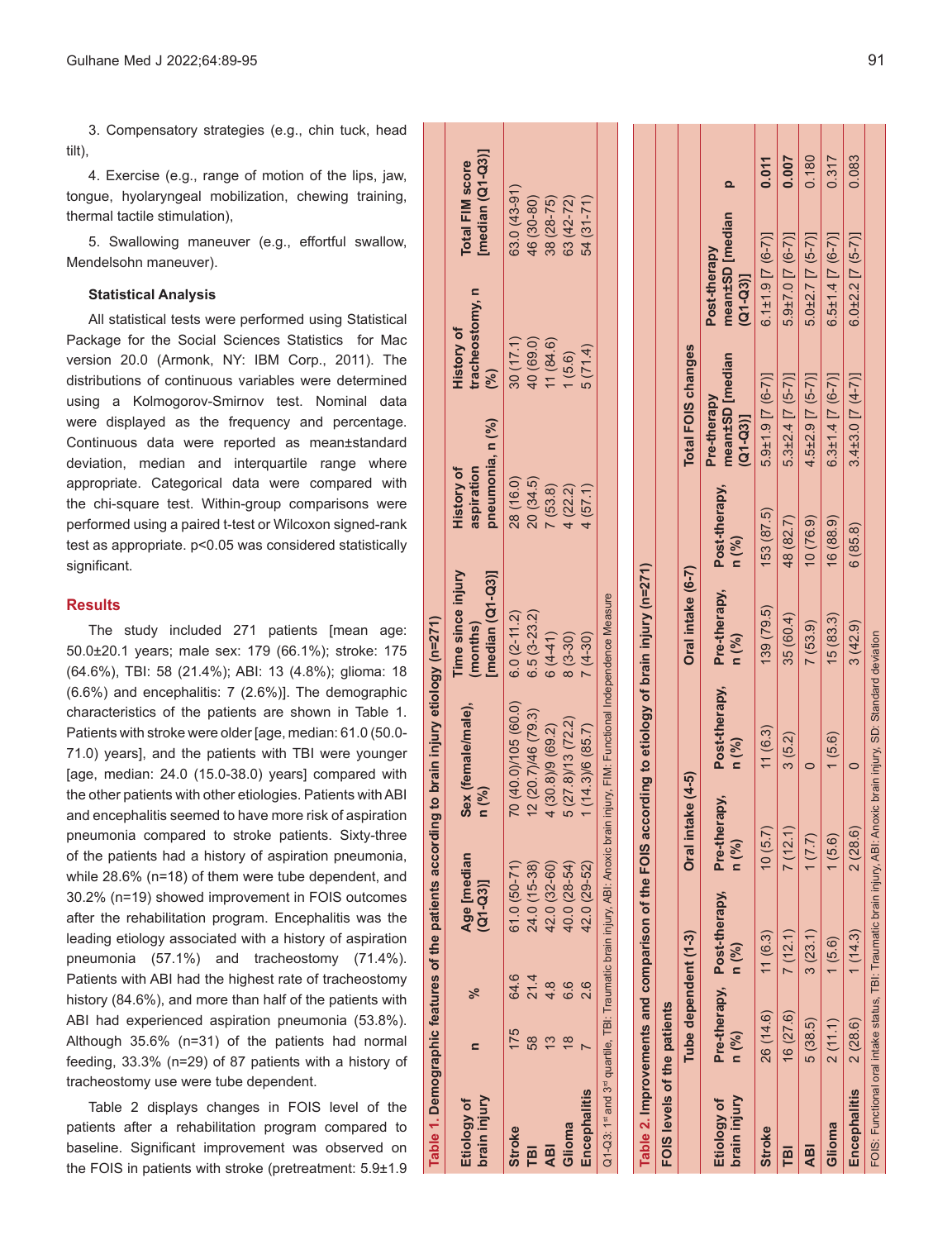vs. posttreatment: 6.1±1.9, p=0.011) and TBI (pretreatment: 5.3±2.4 vs. posttreatment: 5.9±7.0, p=0.007). However, there were no significant changes in the FOIS in patients with ABI (pretreatment: 6.3±1.4 vs. posttreatment: 6.5±1.4, p=0.317), glioma (pretreatment: 4.5±2.9 vs. posttreatment: 5.0±2.7, p=0180, and encephalitis (pretreatment: 3.4±3.0 vs. posttreatment: 6.0±2.2, p=0.083).

Comparison of the patients who had improvement in FOIS and those who did not were compared. Patients who showed an improvement were significantly younger (43.0±19.9 years of age) than the patients who did not improve (51.7±19.9 years of age) (p<0.05).

PAS scores of the patients are shown in Table 3. In the stroke and TBI groups, significant improvements were observed in all three consistencies (solid-pudding-liquid) after treatment. In the encephalitis group, a significant increase was observed only in the solid consistency after treatment.

A hundred seventy-five patients with stroke were grouped according to the artery involvement: 128 (73.1%) with the middle cerebral artery (MCA), 27 (15.4%) with the posterior cerebral artery (PCA), 14 (8.0%) with the anterior cerebral artery (ACA), and 6 (3.4%) with internal carotid artery (ICA) involvement. Patients with MCA and PCA syndromes showed statistically significant improvement on the FOIS; however, the patients with

**Table 3. PAS assessments of the patients by the videofluoroscopic swallowing study (n=271)**

ICA and ACA syndromes did not (Table 4). The only significant improvement on the PAS was observed in the liquid scores of patients with MCA syndrome (Table 5).

### **Discussion**

In this study, data on the change in oral intake and swallowing dysfunction after swallowing therapy in patients with acquired brain damage in a tertiary rehabilitation center were examined. It was concluded that there were significant improvements in oral intake and aspiration-penetration rates in patients with stroke and TBI after swallowing therapy, but the changes in ABI, glioma, and encephalitis groups were not significant. When the patients with stroke were examined according to their vascular involvement, it was determined that MCA and PCA syndromes gave a significant response to the treatment. The results are valuable because it examines the response to treatment of different groups of patients with neurological swallowing disorders and different vascular involvement.

Neurogenic dysphagia is a common cause of mortality in neurological disorders. However, most studies into neurogenic dysphagia have focused on patients with stroke (12-15). However, there is a paucity of evidence indicating the effectiveness the dysphagia rehabilitation in TBI. Most of the studies involving patients with TBI consist of heterogeneous patient groups (16,17). However, patients with stroke and TBI have different

| PAS levels of the patients                                              |                                                   |           |                                                     |                |                         |                          |  |
|-------------------------------------------------------------------------|---------------------------------------------------|-----------|-----------------------------------------------------|----------------|-------------------------|--------------------------|--|
|                                                                         | Liquid                                            |           |                                                     | <b>Pudding</b> | <b>Solid</b>            |                          |  |
| <b>Etiology of brain injury</b>                                         | Post-therapy,<br>Pre-therapy,<br>n (%)<br>$n$ (%) |           | Pre-therapy,<br>Post-therapy,<br>$n$ (%)<br>$n$ (%) |                | Pre-therapy,<br>$n$ (%) | Post-therapy,<br>$n$ (%) |  |
| Stroke*                                                                 |                                                   |           |                                                     |                |                         |                          |  |
| No penetration                                                          | 113(64.6)                                         | 120(68.6) | 155(88.6)                                           | 155(88.6)      | 146 (83.4)              | 147(84.0)                |  |
| Penetration                                                             |                                                   | 9(5.1)    | 20(11.4)                                            | 20(11.4)       |                         | 3(1.7)                   |  |
| Aspiration                                                              | 62 (35.4)                                         | 46 (26.3) |                                                     |                | 29(16.6)                | 25(14.3)                 |  |
| TBI*                                                                    |                                                   |           |                                                     |                |                         |                          |  |
| No penetration                                                          | 29(50.0)                                          | 35(60.3)  | 47 (81.0)                                           | 51 (87.9)      | 45 (77.6)               | 49 (84.5)                |  |
| Penetration                                                             |                                                   | 6(10.3)   | 11(19.0)                                            | 7(12.1)        |                         | 2(3.4)                   |  |
| Aspiration                                                              | 29(50.0)                                          | 17(29.3)  |                                                     |                | 13(22.4)                | 7(12.1)                  |  |
| <b>ABI</b>                                                              |                                                   |           |                                                     |                |                         |                          |  |
| No penetration                                                          | 7(53.8)                                           | 7(53.8)   | 8(61.5)                                             | 9(69.2)        | 7(53.8)                 | 7(53.8)                  |  |
| Penetration                                                             |                                                   | 1(7.7)    | 5(38.5)                                             | 4(30.8)        |                         | 2(15.4)                  |  |
| Aspiration                                                              | 6(46.2)                                           | 5(38.5)   |                                                     |                | 6(46.2)                 | 4(30.8)                  |  |
| <b>Glioma</b>                                                           |                                                   |           |                                                     |                |                         |                          |  |
| No PA                                                                   | 11(61.1)                                          | 12(66.7)  | 17(94.4)                                            | 17(94.4)       | 17(94.4)                | 17(94.4)                 |  |
| Penetration                                                             |                                                   |           | 1(5.6)                                              | 1(5.6)         |                         |                          |  |
| Aspiration                                                              | 7(38.9)                                           | 6(33.4)   |                                                     |                | 1(5.6)                  | 1(5.6)                   |  |
| Encephalitis**                                                          |                                                   |           |                                                     |                |                         |                          |  |
| No PA                                                                   | 2(28.6)                                           | 2(28.6)   | 7(100)                                              | 7(100)         | 3(42.9)                 | 6(85.7)                  |  |
| Penetration                                                             | 1(14.3)                                           | 4(57.1)   |                                                     |                |                         | 1(14.3)                  |  |
| Aspiration                                                              | 4(57.1)                                           | 1(14.3)   |                                                     |                | 4(57.1)                 |                          |  |
| *p<0.05 in PAS-liquid, PAS-pudding, and PAS-solid with chi-square test. |                                                   |           |                                                     |                |                         |                          |  |

\*\*p<0.05 only in PAS-solid with chi-square test.

PAS: Penetration Aspiration Scale, TBI: Traumatic brain injury, ABI: Anoxic brain injury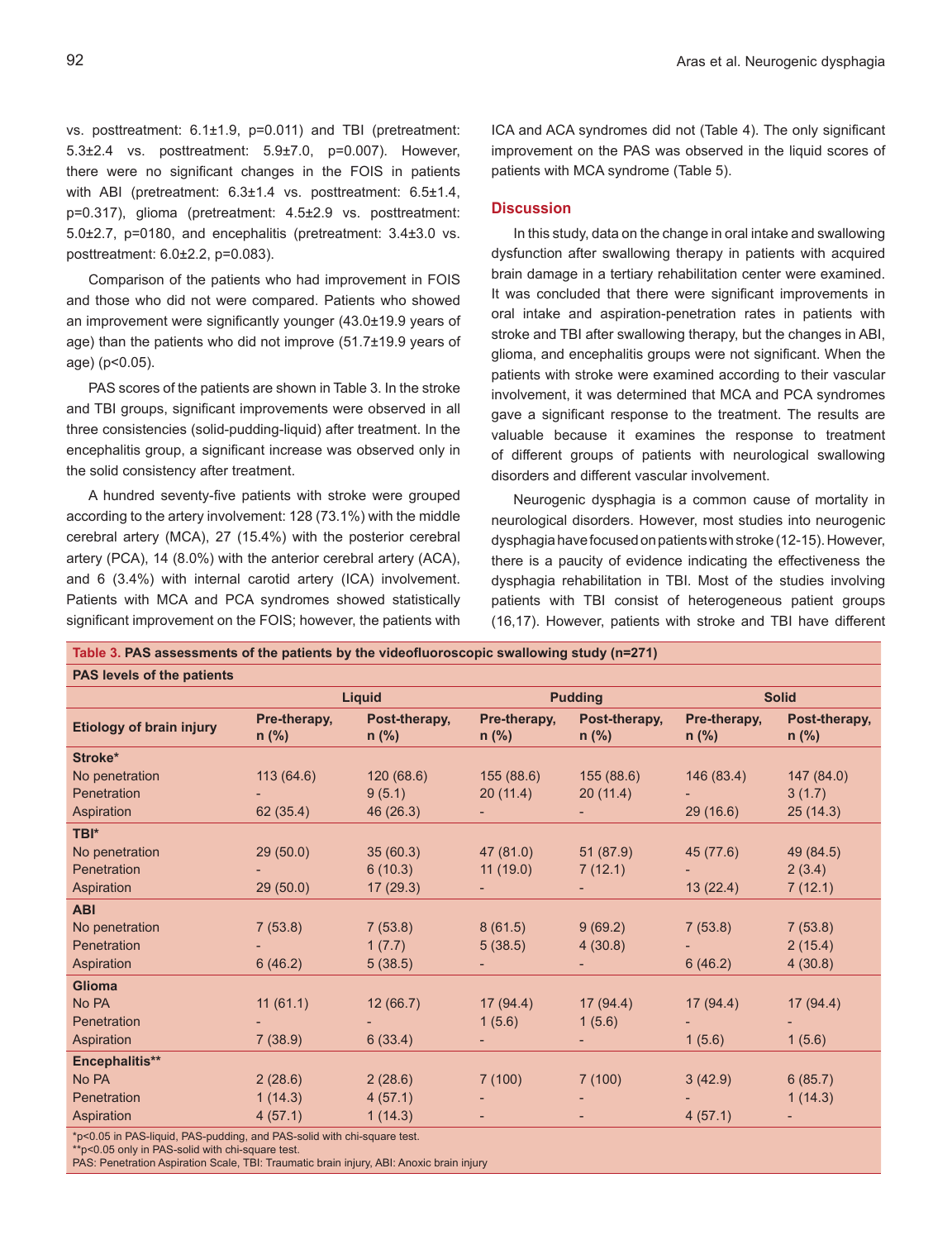characteristics. Stroke survivors are seen at older ages than patients with TBI, which may explain the FIM scores similar to the others. While vascular damage due to stroke most often affects focal areas unilaterally, brain damage in TBI is usually bilateral and diffuse. Cognitive impairment is more common in patients with TBI (18). With regard to oropharyngeal damage, speech problems are more frequent in stroke patients, whereas delay in pharyngeal peristalsis is more frequent and severe in patients with TBI (19). In the present study, improvements were observed in the oral intake and penetration-aspirating rates of patients with TBI during dysphagia rehabilitation, similar to patients with stroke. According to our FOIS data, 27.6% of the patients with TBI were tube dependent, while only 14.6% of the patients with stroke were tube dependent. Improvement in functional oral intake was seen in 16.6% of the patients with stroke and 27.6% of the patients with TBI.

Dysphagia is observed in approximately 26% of patients with brain tumors (20). The most important factors determining the frequency and severity of dysphagia are tumor location and size (21). In the study where Park et al. (22) compared the dysphagia characteristics of patients with stroke and brain tumors, it was concluded that patients with brain tumors were not different from stroke patients in terms of age, lesion location, and degree of swallowing dysfunction. However, they also reported that whether the tumor is malignant or benign does not affect the degree of swallowing dysfunction. In a study comparing the functional gains in brain tumor and stroke patients after inpatient rehabilitation, the authors concluded that patients with brain tumors benefit from treatment similar to stroke patients (23). Similarly, in the study by Wesling et al. (21), in which changes in swallowing dysfunction after inpatient rehabilitation between the

|                              |           |                                  |                              |                             |                              |                             |                              |                                                              | Table 4. Improvement and comparison of the FOIS according to vascular area involvement in patients with stroke (n=175) |       |
|------------------------------|-----------|----------------------------------|------------------------------|-----------------------------|------------------------------|-----------------------------|------------------------------|--------------------------------------------------------------|------------------------------------------------------------------------------------------------------------------------|-------|
| Vascular area<br>involvement |           | <b>Tube dependent</b><br>$(1-3)$ |                              | Oral intake (4-5)           |                              | Oral intake (6-7)           |                              | <b>Total FOIS changes</b>                                    |                                                                                                                        |       |
|                              | $n$ (%)   | Pre-<br>therapy,<br>$n$ (%)      | Post-<br>therapy.<br>$n$ (%) | Pre-<br>therapy,<br>$n$ (%) | Post-<br>therapy,<br>$n$ (%) | Pre-<br>therapy,<br>$n$ (%) | Post-<br>therapy,<br>$n$ (%) | <b>Pre-therapy</b><br>mean±SD<br><b>Imedian</b><br>$(Q1-Q3)$ | Post-therapy<br>mean±SD<br><b>Imedian</b><br>$(Q1-Q3)$                                                                 | p     |
| <b>ICA</b>                   | 6(3.4)    | 1(16.7)                          | 1(16.7)                      | 2(33.3)                     | 2(33.3)                      | 3(50.0)                     | 3(50.0)                      | $4.5\pm2.7$ [6 (1-7)]                                        | $4.6\pm2.8$ [6 (1-7)]                                                                                                  | 0.317 |
| <b>MCA</b>                   | 128(73.1) | 14(11)                           | 6(4.7)                       | 2(1.6)                      | 2(1.6)                       | 112(87.5)                   | 120(93.8)                    | $6.2\pm1.6$ [7 (1-7)]                                        | $6.4\pm1.4$ [7 (1-7)].                                                                                                 | 0.014 |
| <b>ACA</b>                   | 14(8.0)   | 3(21.4)                          | 2(14.3)                      | 2(14.3)                     | 2(14.3)                      | 9(64.3)                     | 10(71.4)                     | $5.0\pm2.6$ [6 (1-7)]                                        | $5.0\pm2.7$ [6 (1-7)]                                                                                                  | 0.317 |
| <b>PCA</b>                   | 27(15.4)  | 8(29.6)                          | 2(7.4)                       | 4(14.8)                     | 5(18.5)                      | 15(55.6)                    | 20(74.1)                     | $5.2\pm2.6$ [7 (1-7)]                                        | $5.4\pm2.6$ [7 (1-7)]                                                                                                  | 0.046 |
|                              |           |                                  |                              |                             |                              |                             |                              |                                                              |                                                                                                                        |       |

FOIS: Functional oral intake status. ICA: Internal carotis artery, MCA: Middle cerebral artery, ACA: Anterior cerebral artery, PCA: Posterior cerebral artery, TBI: Traumatic brain injury, ABI: Anoxic brain injury

#### **Table 5. PAS assessments of the patients with stroke according to vascular area involvement (n=175)**

|                | <b>PAS</b>         |                        |                          |                           |                         |                          |  |
|----------------|--------------------|------------------------|--------------------------|---------------------------|-------------------------|--------------------------|--|
|                |                    | <b>Liquid</b>          |                          | <b>Pudding</b>            | <b>Solid</b>            |                          |  |
|                | Pre-therapy, n (%) | Post-therapy, n<br>(%) | Pre-therapy, n<br>$(\%)$ | Post-therapy, n<br>$(\%)$ | Pre-therapy,<br>$n$ (%) | Post-therapy,<br>$n$ (%) |  |
| <b>ICA</b>     |                    |                        |                          |                           |                         |                          |  |
| No penetration | 2(33.3)            | 2(33.3)                | 4(66.7)                  | 4(66.7)                   | 3(50.0)                 | 4(66.7)                  |  |
| Penetration    |                    |                        | 2(33.3)                  | 2(33.3)                   |                         |                          |  |
| Aspiration     | 4(66.6)            | 4(66.6)                |                          |                           | 3(50.0)                 | 2(33.3)                  |  |
| MCA*           |                    |                        |                          |                           |                         |                          |  |
| No penetration | 89 (69.5)          | 100(78.2)              | 120(93.8)                | 120(93.8)                 | 112(87.5)               | 115(89.8)                |  |
| Penetration    |                    |                        | 8(6.3)                   | 8(6.3)                    |                         |                          |  |
| Aspiration     | 39(30.5)           | 28(21.8)               | ۰.                       |                           | 16(12.5)                | 13(10.2)                 |  |
| <b>ACA</b>     |                    |                        |                          |                           |                         |                          |  |
| No penetration | 6(42.9)            | 7(50.0)                | 10(71.4)                 | 10(71.4)                  | 10(71.4)                | 10(71.4)                 |  |
| Penetration    |                    |                        | 4(28.6)                  | 4(28.6)                   |                         |                          |  |
| Aspiration     | 8(57.2)            | 7(50.0)                |                          |                           | 4(28.6)                 | 4(28.6)                  |  |
| <b>PCA</b>     |                    |                        |                          |                           |                         |                          |  |
| No penetration | 16(59.3)           | 20(74.1)               | 21(77.8)                 | 21(77.8)                  | 21(77.8)                | 21(77.8)                 |  |
| Penetration    |                    |                        | 6(22.2)                  | 6(22.2)                   |                         |                          |  |
| Aspiration     | 11(40.7)           | 7(25.9)                | ۰.                       | ٠                         | 6(22.2)                 | 6(22.2)                  |  |
|                |                    |                        |                          |                           |                         |                          |  |

\*p<0.05 only in PAS-liquid with chi-square test.

ICA: Internal carotis artery, MCA: Middle cerebral artery, ACA: Anterior cerebral artery, PCA: Posterior cerebral artery, TBI: Traumatic brain injury, ABI: Anoxic brain injury, PAS: Penetration Aspiration Scale, PAS: Penetration Aspiration Scale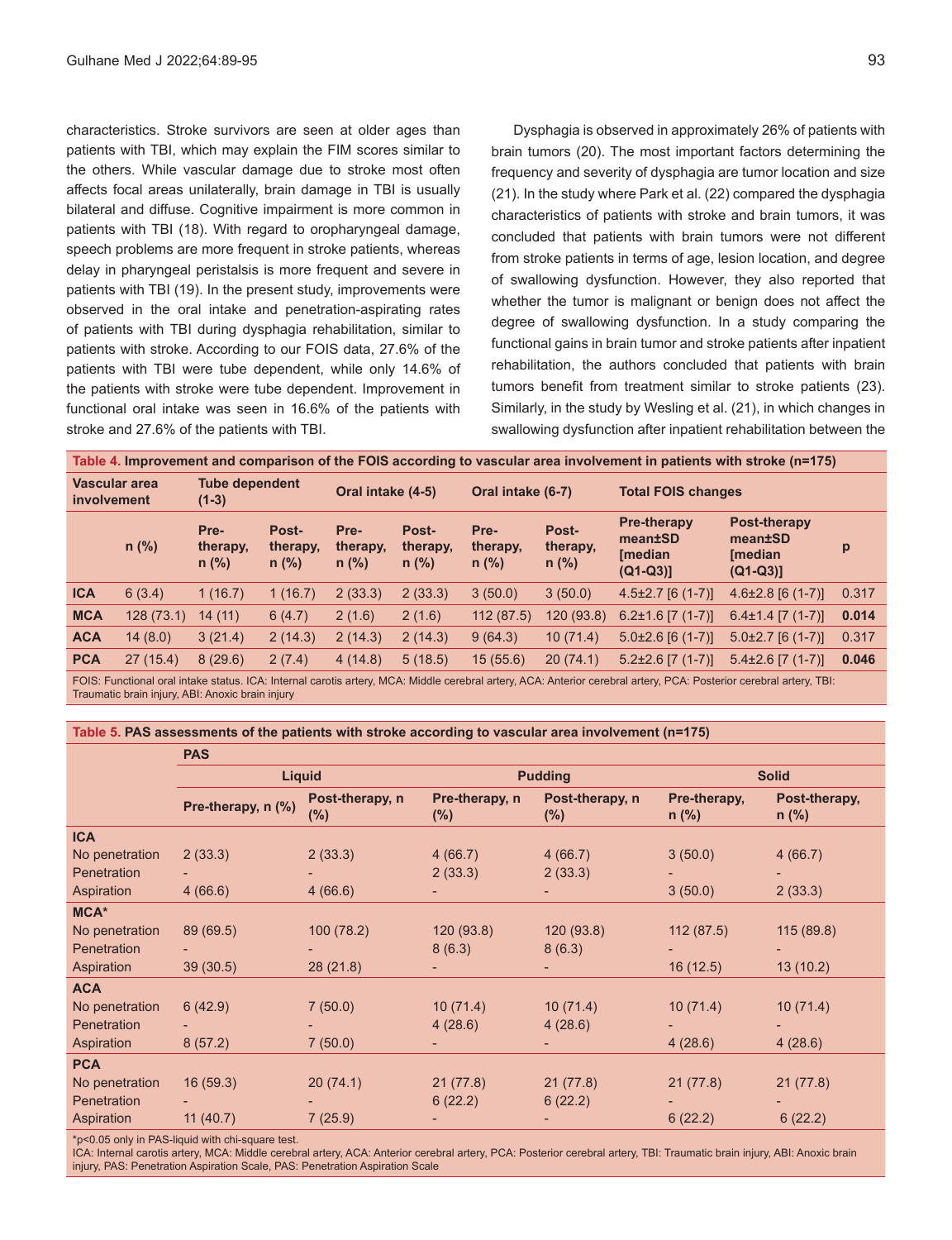two groups were analyzed, no difference was found between the two groups. In the present study, contrasting with the previous studies, desired gains could not be obtained after treatment in patients with brain tumors. The reason for this finding may be that the cognitive functions of the patients in our study were worse, or the lesion location and size were different compared to other studies.

Dysphagia is common in patients with encephalitis, especially in the presence of brainstem involvement (24). Dysphagia causes both deteriorations in quality of life and vital complications such as aspiration pneumonia. There are not enough studies on the importance of swallowing therapy for treating dysphagia in patients with encephalitis (25). In this study, only the change in PAS-fluid values was found to be significant after swallowing therapy.

Although there are different types of dysphagia treatment in the literature, swallowing rehabilitation is an effective method for patients with neurogenic dysphagia. Since swallowing has a complex physiology, only a single exercise or maneuver is not sufficient to rehabilitate the swallowing dysfunction (26). For this, it is necessary to understand patients' swallowing dysfunction correctly and to determine appropriate strategies. In the present study, swallowing therapy (3 days a week, 8 weeks, 24 sessions) was implemented in line with the patient's needs and video-fluoroscopic study results. Bolus size and consistency modifications, postural maintenance, compensatory strategies (e.g., chin tuck, head tilt), exercises (e.g., range of motion of the lips, jaw, tongue, hyolaryngeal mobilization, chewing training), and swallowing maneuver (effortful swallow, Mendelsohn maneuver) were applied in treatment. Our outcomes showed that the tube dependency and oral feeding restrictions decreased after therapy in all patients, but improvement rates in patients with stroke and TBI were most pronounced.

Different central nervous system regions from the cerebral cortex to the medulla oblongata affect swallowing physiology. The cerebrum is responsible for cognition and coordination as well as oral chewing and peristalsis. The brain stem is responsible for pharyngeal swallowing, laryngeal elevation, glottic closure, and cricopharyngeal relaxation. Within the cortex, lesions of the insula, the frontal operculum, and the primary sensorimotor cortex are most commonly associated with swallowing dysfunction. Kim et al. (27) investigated the patterns of post-stroke swallowing difficulties according to the vascular territories involved in the stroke and found that territorial anterior infarcts are more related to oral phase dysfunction whereas territorial posterior infarcts are more related to pharyngeal dysfunction. In the present study when the patients with stroke were examined separately according to the vascular area involvement, videoflouroscopic examinations showed that aspiration levels were higher in the patients with ICA and ACA involvement compared to patients with MCA and PCA involvement. As expected, the aspiration of liquids was evident in all stroke patients. However, the most tolerable consistency was pudding for all post-stroke examinations. There was a significant gain after swallowing rehabilitation in patients with MCA or PCA involvement according to the functional oral outcomes due to the major artery of swallowing areas nourished by these vessels.

There were several limitations in this study. Firstly, the study was in a retrospective design and lacked a control group that did not receive swallowing therapy. Therefore, the potential influence of spontaneous recovery on results could not be measured. However, it is unethical to leave patients without treatment while swallowing treatment is available. Secondly, the number of patients with ABI, encephalitis, and brain tumors was small compared with the group of stroke patients. Also, the lack of data on cognitive performance which is associated with the swallowing function is considered another limitation. Among the notable strengths are the large number of patients overall and the inclusion of different etiologies of brain injury.

# **Conclusion**

Swallowing therapy is an important part of rehabilitation in patients with neurogenic dysphagia after ABI. To our knowledge, this is the first study among Turkish patients who showed the efficacy of swallowing therapy in different etiologies of ABI. The outcomes were overall better for patients with TBI and stroke, and the patients with stroke with MCA and PCA involvement gained more benefit from the treatment.

# **Ethics**

**Ethics Committee Approval:** The study protocol was approved by the Local Ethics Committee (Gülhane Military Medical Academy, decision no: 1642-63250, date: 04.11.2014).

**Informed Consent:** Retrospective study.

**Peer-review:** Externally peer-reviewed.

#### **Authorship Contributions**

Concept: Ö.İ., Design: S.K., E.Y., Data Collection or Processing: R.A., Ö.İ., Analysis or Interpretation: B.A., S.K., Literature Search: B.A., Ö.İ., E.Y., Writing: B.A., S.K.

**Conflict of Interest:** No conflict of interest was declared by the authors.

**Financial Disclosure:** The authors declared that this study received no financial support.

#### **References**

- 1. Bakheit AM. Management of neurogenic dysphagia. Postgrad Med J. 2001;77:694-699.
- 2. Ertekin C, Aydogdu I, Yüceyar N, et al. Electrodiagnostic methods for neurogenic dysphagia. Electroencephalogr Clin Neurophysiol. 1998;109:331-340.